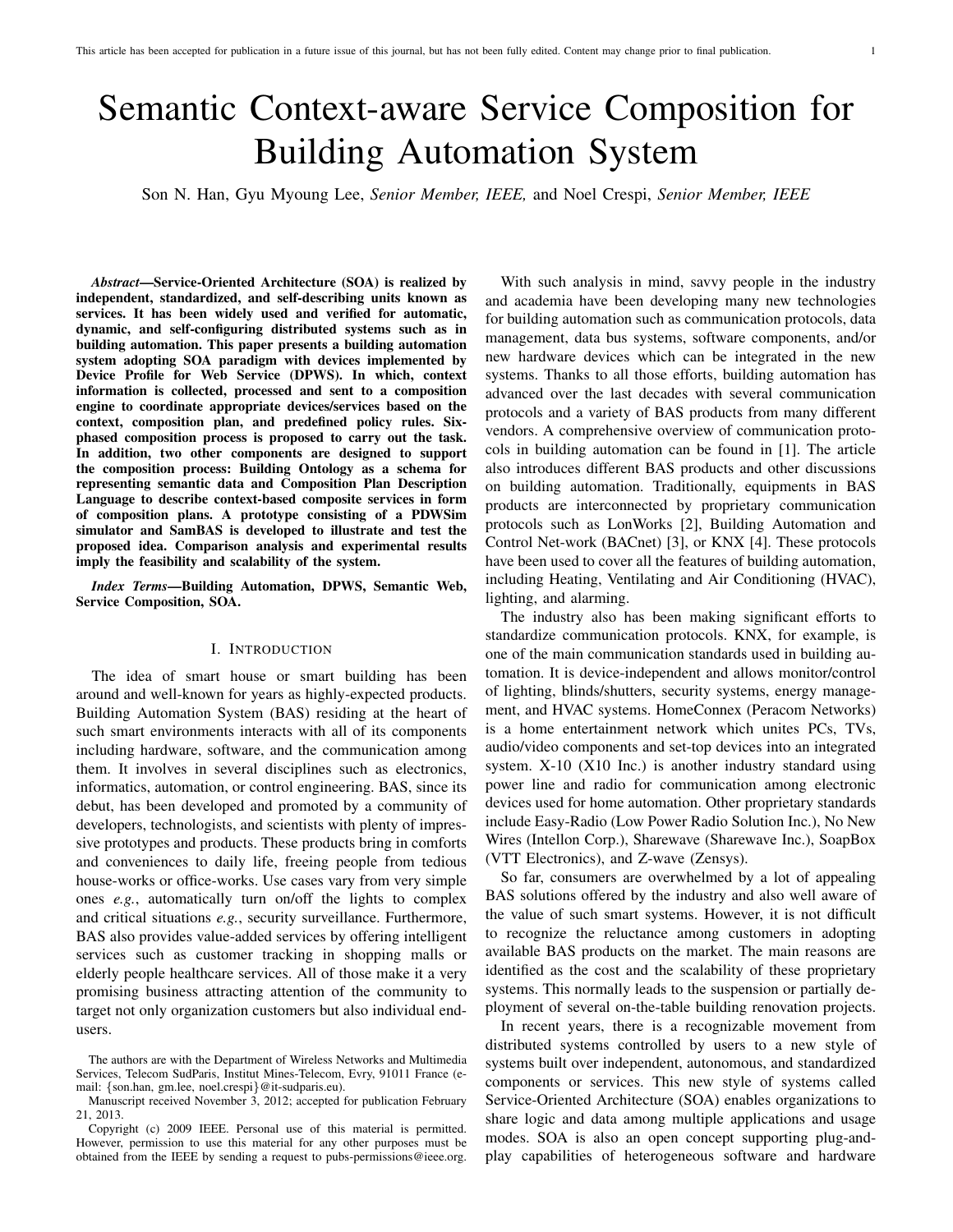components. W3C Web Services [5] using Simple Object Access Protocol (SOAP) message [6] and Web Services Description Language (WSDL) [7] is probably the most popular implementation of SOA which is gaining increasing market penetration.

As to be discussed afterward in the following section, there have been many approaches as well as a great deal of researches on adopting SOA paradigm into BAS. Several technologies and standards also have been created to support the trend. These works mainly focus on how to deal with the heterogeneity of the devices as well as the scalability of managing and adding devices from different third-party providers in smart building environment. In terms of the functionality at the application layer, there have been only simple prototypes rather than a full-scale system for SOAbased building automation. Current solutions also appear static or semi-dynamic as they only take into account simple use cases and scenarios in context change, *e.g.*, in temperature or humidity. These efforts can be categorized under the name of enabling technologies for integration of SOA into BAS. However, to successfully enable such integration, it requires more than just connectivity and interoperability of heterogeneous systems.

Therefore this paper aims to pave the way for the development of full-scale SOA-based BASs by the support of open Web technologies and Device Profile for Web Service (DPWS) [8]. There are two problems challenging the development of this kind of BASs. The first problem is to coordinate devices in order to serve the diverse and complex requirements consisting of several services from users. To solve it, the concept of service composition is exploited to compose services based on predefined policy rules with reference to Building Ontology to choose, bind and execute appropriate services. The second problem is to deal with the dynamic changes in context of users and building environment. And the solution is to use composite service plans to describe users' requirements by a proposed Composition Plan Description Language (CPDL). User and environment context are modeled and processed efficiently in the system through the Context Processor to help the decision making process to carry out the service composition.

To put all together, a SOA-based BAS built over DPWSsupported devices is proposed. DPWS devices cover a large range of equipments from highly resource constrained sensors, full TCP/IP stack devices to new-trend Android devices, thanks to dedicated open source DPWS implementations. The database of Resource Description Framework (RDF) [9] graphs is represented semantically by one of the textual syntax alternatives to RDF called Notation3 (N3) [10]. Building Ontology containing the description of concepts and relationships in building environment is designed and used as a reference schema for storing graph data in the database. Context information is modeled, processed and passed to service composition engine to coordinate appropriate devices/services based on predefined policy rules and six-phased composition process. The rest of the paper is organized as follows. Section II provides background and related work on applying SOA paradigm and open Web technologies to building automation.

Section III describes architecture of the system. Section IV introduces the design of Building Ontology and Graph Database. Semantic context-aware service composition is presented in Section V. Section VI brings in comparison analysis with state-of-the-art and a prototype of the system along with experimental results. Section VII concludes the presentation and discusses future works.

## II. RELATED WORK

There have been several SOA models in the industry targeting device-to-device communication with technologies as old as Home Audio/Video Interoperability (HAVi) [11], Java Intelligent Network Infrastructure (Jini) [12] to as new and currently-developed as Open Service Gateway Initiative (OSGi) [13], Device Profile for Web Service (DPWS) [8], and/or Universal Plug and Play (UPnP) [14]. In which, DPWS is getting popular among developers because of its reliance to W3C Web Services. DPWS was debuted in 2004 by a consortium led by Microsoft and natively integrated in Microsoft's Windows Vista platform. It defines a set of implementation constraints to provide secure and effective mechanism for describing, discovering, messaging and eventing of services for resource constrained devices. An open source implementation of DPWS was also developed under several projects funded by Information Technology for European Advancement (ITEA) including SIRENA, SODA, and SOCRATES. Research results of the SIRENA project [15] have been presented widely by industry and academia. It is also available through an open source software initiative Web Service for Devices (WS4D) [16] which is currently being actively maintained. WS4D has been demonstrated as feasible and powerful for several domains including industrial automation. Up to date, several DPWS stack implementations have been provided by WS4D initiative in various platforms and languages.

TABLE I DPWS IMPLEMENTATION

| Version           | Language | Target          | <b>Operating System</b> |
|-------------------|----------|-----------------|-------------------------|
| DPWS-gSOAP        | C        | Embedded system | Linux, Windows,         |
|                   |          |                 | Embedded Linux          |
| DPWS-uDPWS        | C        | Sensor/Actuator | Contiki                 |
| <b>DPWS-IMEDS</b> | Java     | Embedded system | Embedded Linux          |
| DPWS-Android      | Java     | Embedded system | Embedded Linux          |
| (JMEDS)           |          |                 |                         |
|                   |          |                 |                         |

Four core implementations are summarized in the Table I. DPWS-gSOAP provides C/C++ toolkits for deploying Web services consumers and providers. It is multi-platform implementation supporting Linux i386, Windows-native, Windowscygwin and embedded Linux. DPWS-uDPWS is DPWS implementation in C language designed for Linux systems and especially for highly resource constrained devices such as sensor nodes. It paves the way for DPWS protocols to be implemented directly into wireless sensor network (WSN) without any intermediary gateway or so. DPWS-JMEDS is Java framework for DPWS supporting different Java editions. The latest release of DPWS-JMEDS hosts the feature of Android OS which paves the way for implementing services on Android devices.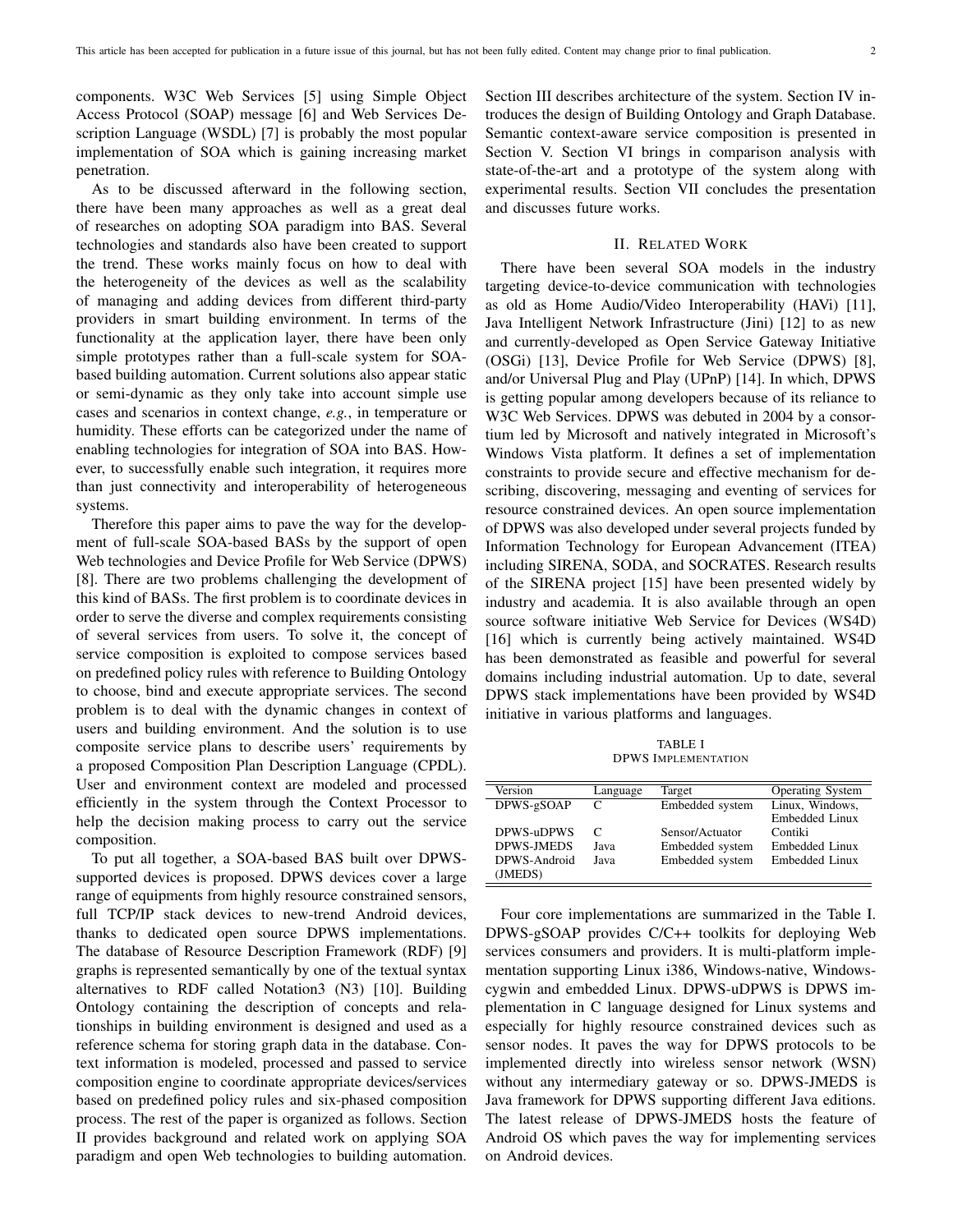In addition, academia has been also actively supporting the SOA paradigm as well as DPWS in building automation with a great deal of researches and prototypes. Many other solutions for implementing the SOA on networked embedded devices have been proposed to prove the feasibility of the paradigm regardless of the variety of devices and the heterogeneity of the network with different communication protocols like ZigBee, Bluetooth or TCP/IP. Distributed Operating System (DOS) [17] presents an operating system based on SOA to manage all embedded devices in a home network. It sets to solve four problems regarding the connectivity between devices and central managing point: multiple simultaneous connections to a device, request packet redundancy, inflexibility of direct access to embedded devices, and compact-SOA message. Leong *et al.* [18] try to solve the interoperability problem concerning message exchange between two or more subsystems and performing interoperation without the need of external intervention. The solution involves not only the integration of components in subsystems but also their behavior. It is a rulebased framework with Event-Condition-Action (ECA) pattern inherited from expert systems domain for representing, sharing and managing data in smart home environment.

Kyusakov *et al.* [19] introduce an improved DPWS architecture which considers particular requirements of WSN. Furthermore, for the exchange of SOAP messages, the work used the IETF Constrained Application Protocol (CoAP). The work in [20] is about the problem of using Web services over 6LoWPAN (*i.e.*, IPv6 over Low power Wireless Personal Area Networks) in WSN. Also in [21], a modified DPWS protocol stack is proposed to be used in WSNs which comply with 6LoWPAN. They all show that it is applicable for implementing DPWS and SOAP for WSN without any change of existing solution on conventional resource-rich devices.

In the meantime, researches on Web service and open future Web technologies such as Semantic Web have been blooming up in the last decade making them most supported and promising technologies. Derived technologies such as service discovery, service composition have been also extensively exploited. Initially, service composition is used in the business processes to manually, semi-automatically or automatically mobilize component services to create composite services which can satisfy various complex business requirements. The idea of service composition then has been adopted widely into the domain of ubiquitous computing or pervasive computing, especially in the respect of context. In which, dynamic user and environment context should be taken into account to ensure the successful deployment of the system. [22] proposes a framework for context-aware dynamic service composition in ubiquitous environment. It argues that changes in ubiquitous ambient environments occur frequently in different situations, the system therefore needs to adapt dynamically. The work in [23] presents a prototype with UPnP devices and OSGi gateway to apply the concept of service composition for building automation. The concept has also penetrated in other field of industrial automation such as the semantic composition model presented in [24] aims to managing production processes in factory automation. The model coordinates three Web services to achieve production goals using the domain Web services.



Fig. 1. System configuration. Typical four groups of devices which consist of Sensors/Actuators, DPWS devices, Android devices, and Context Collectors are deployed at the same time in a room of a building.

And Semantic Web as envisioned by Tim Berners-Lee [25] is another promising technology for building automation. Though, it has not yet been a full-fledged technology but it does offer a new concept of presenting data in a meaningful way which can improve the communication between human and machine. That means a certain level of automation can be achieved through Semantic Web. Consequently, Semantic Web by which it offers is very promising for industrial automation. Runde and Fay [26] in the point of view of software engineering in building automation introduce only a partial adoption of Semantic Web technologies but still hint many open issues for future work. Another long-term effort for the adoption of Semantic Web into building automation is at ongoing SESAME-S project [27]. The solution concerns the efficient energy consumption in the house which is equipped with sensors, smart meters, and a semantic software module to perform reasoning and control the house energy consumption. Key achievements and technologies of SESAME-S project are described in [28].

To summarize, with several standards, prototypes, as well as products proposed by industry and academia, it has been shown possible and promising to apply SOA and open Web technologies to building automation. The above review also provides an outlook over the readiness of the state-of-the-art of enabling technologies for the development of real BAS based on SOA and Web technologies. Even though several systems have been developed in this way or another, there's still an absence of a full-scale SOA-based BAS products offering some intelligence to cover all the aspects of real and complicated scenarios. Next, the proposed system in such manner is going to be presented and thoroughly explained.

## III. SYSTEM ARCHITECTURE

In this section, the key functionalities of the system are presented with its architecture in the background. Main explanations include DPWS Service Discovery followed up in this section, Building Ontology and Graph Database described in the next Section, and Semantic Context-Aware Service Composition discussed in Section V. During discussion, devices and theirs hosting services are going to be used interchangeable and sometimes mentioned as devices/services.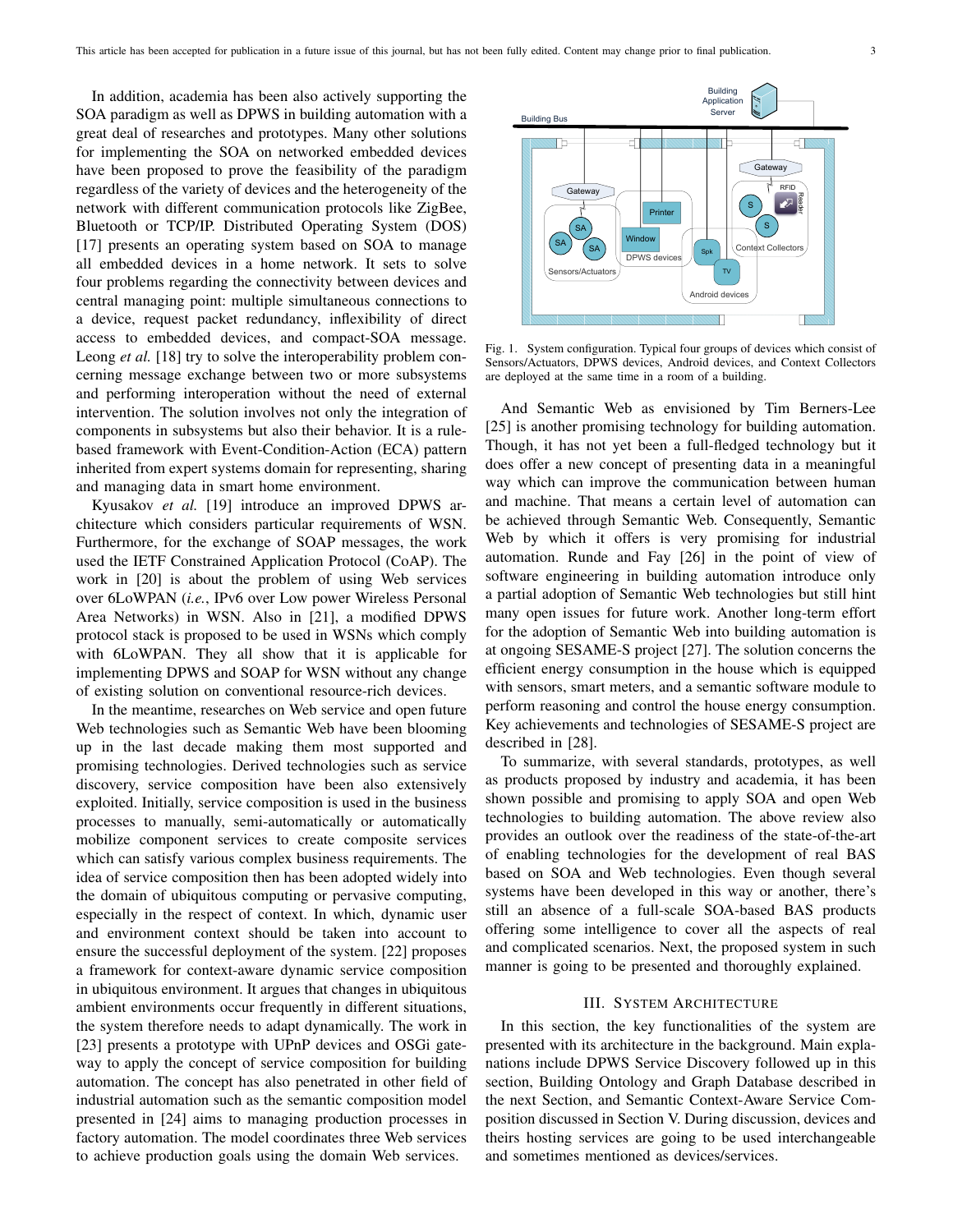System configuration shown in Fig. 1 depicts main components and a typical setup of equipments inside a room of a building. There are four groups of devices which are all DPWS-supported consisting of a wide range of building appliances including sensors/actuators, Radio Frequency Identification (RFID) readers, other appliances with TCP/IP stack and low power wireless protocols, and Android devices. The first group is Sensors/Actuators which are attached to devices to provide networked functionalities. They are implemented by uDPWS over the Contiki OS [29]. The second group is about DPWS devices which consists of devices natively support DPWS with full TCP/IP stack. These devices are developed using DPWS-gSOAP and can be connected directly to the IP network. Third group is new-born Android devices which are attracting much attention recently. In the year 2011 some big electronics like Panasonic or Archos released home appliances based on Android operating system. Google itself introduced the Android@Home at the 2011 Google's annual I/O developer conference with the intention of turning home into a network of Android accessories. Along with that event, Google also announced that it had collaborated with a partner to launch Android-enabled LED light bulbs. Though there has been some delay in the launching of aforementioned Android home appliances but with the constant development of Android platform these days, Android-based home and building devices and appliances are very promising products in the near future. The fourth and last group is classified as Context Collectors consisting of sensors to provide sensing capacities and RFID readers to receive users' identifiers. All hardware components are connected to Building Application Server (BApS) directly or indirectly via gateways to expose their services. BApS hosts the core functionalities of the system with the details to be discussed in the following sections.

System architecture shown in Fig. 2 consists of several subsystems and modules. The first subsystem DATABASE is composed by a Building Ontology, semantic Graph Database, another database for Composition Plan and a caching component of Service Cache to improve the operation of the service execution process. Building Ontology provides the description of concepts and their relationships in building environment. The second subsystem is COMMUNICATION which represents for functionalities over heterogeneous communication methods including TCP/IP and several other low



Fig. 2. System architecture consists of four main subsystems DATABASE, COMMUNICATION, DISCOVERY and COMPOSITION and four other modules Composition Plan Creator, Semantic Reasoner, Composition Broker and Context Processor.

power wireless protocols. There are different types of hardware devices ranging from sensor nodes, sensor/actuator nodes, DPWS devices, Android devices and RFID readers which are connected to the network by different types of communication protocols. Note that there are two types of sensors: one attached to device to provide sensing functionality; the other used for collecting context information such as temperature or moisture level in building environment. The third subsystem DISCOVERY consists of two modules Service Discoverer and Service Cacher but they work closely to each other under the DPWS WS-Discovery specification. Service Discoverer plays the role as an interface between the core of BAS and devices. It sends request to the network to discover connected devices and accompanied services, then receives information of available devices/services. Service Cacher runs frequently to update the Service Cache and also carries out the update process whenever Service Discoverer is in operation.

COMPOSITION, the fourth and the central subsystem resides at the center of the architecture. Its six-phased composition process helps to realize and deliver appropriate composite services to user based on the context of user and environment. The subsystem can be functionally divided into selecting services, binding services and executing services which are reflected in three components of the COMPOSITION: Service Selector, Service Binder, and Service Executor respectively.

Among the other modules, Semantic Reasoner is also an important part playing as a link between Building Ontology, Graph Database and the software component of COMPOSI-TION. This module is described subsequently along with the Building Ontology and graph database in Section IV. Composition Plan Creator has access to Composition Plan database and provides functionalities for users to create, modify, and delete composition plans. The wrapping interface over this module can be a part of Web or smartphone applications providing typical graphical buttons or comboboxes for users to interact with the system. Context Processor receives raw context data from Context Collectors, removes headers and redundant packets to extract important information, and then sends them to the Composition Broker in form of structured data. Composition Broker decides whether to call the COMPOSITION or not with simple decision-making mechanism based on the received context information.

DPWS service discovery as the main content of DISCOV-ERY subsystem is going to be firstly introduced to explain the communication between devices and the core of the system. Then context-awareness in the context of BAS is also explained later on in this section to give the details of context data and how to process them for the composition process.

## *A. DPWS Service Discovery*

Different types of hardware components built over DPWS specification share the same dynamic mechanism of exposing and discovering in the network which is called DPWS-Discovery as part of DPWS specification. Therefore Service Discoverer module can universally detect and communicate with each service and all of their operators regardless of the origin of the hosting device, hardware or operating system.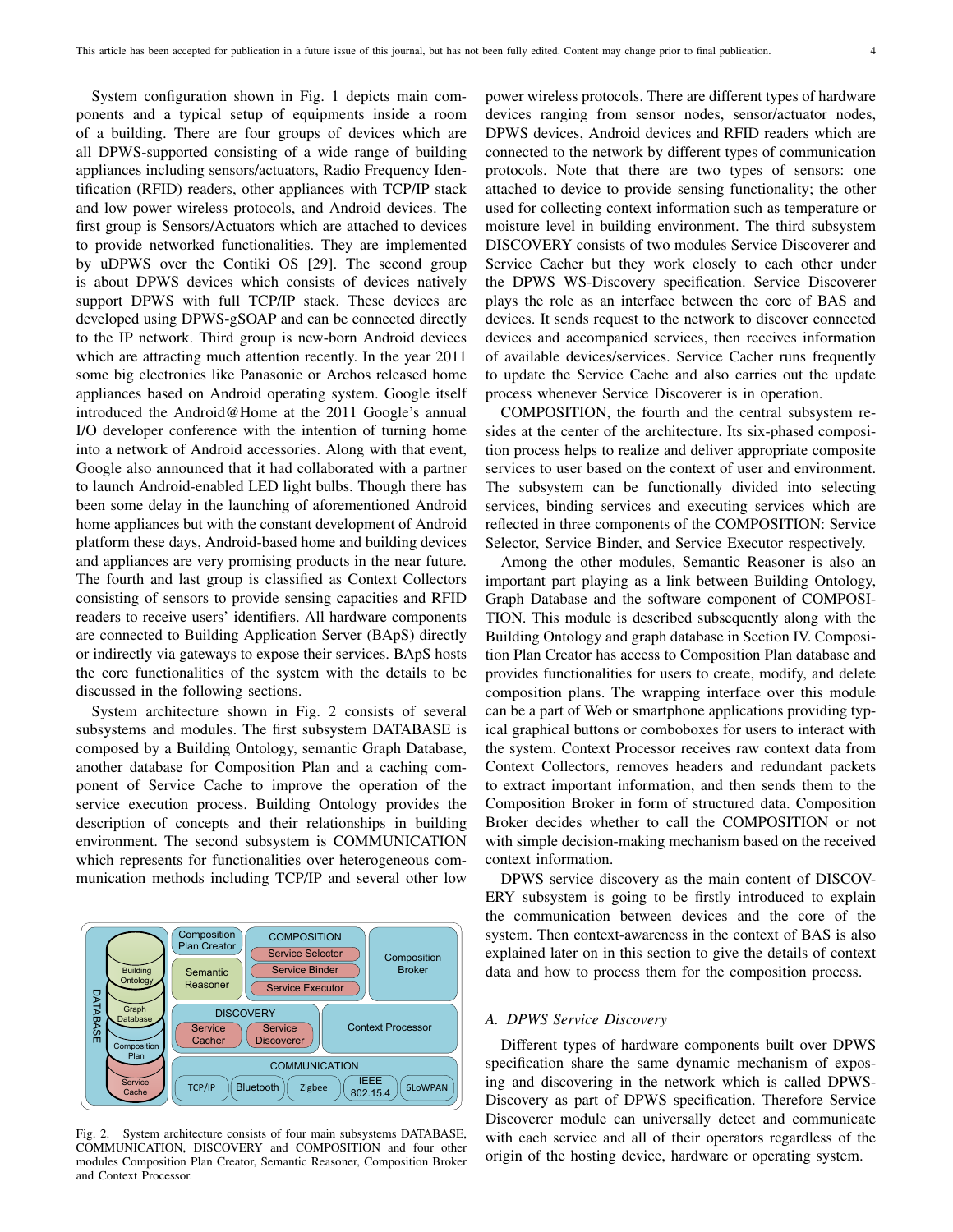

Fig. 3. Service discovery. Devices in different types send Hello/Bye messages to the network to join/leave the network. A client sends Probe message to request for the service of a specific device, a matching service returns Probe Match message to confirm its existence.

Fig. 3 shows the process of discovering devices. DPWS devices send "Hello" and "Bye" message to join and leave the network. When a DPWS client wants a DPWS device, *e.g.*, with the identifier as a printer *ns:ExamplePrinterDevice*, it sends a *Probe:ExamplePrinterDevice* message to know if one is connected on the network. A DPWS printer receives this probe and answers back information that it is a printer (by sending a *ProbeMatch*). Other DPWS devices also receive this probe but they don't answer (as not *ExamplePrinterDevice* printer). Listing 1 shows typical Java codes used to search for the device with information described in *SearchParameter*. The DPWS device asks directly to the printer its services metadata and the printer sends its metadata back. In case of discovering all the devices available in the network, the client puts *null* in the device identifier parameter to get a set of connected devices. A callback function or a handler is called when there's a matching service found.

Information about each service associated with each device is collected through the service discovery process and is frequently updated to a data structure called Service Cache. Listing 2 shows an example of a light service in the room 803 stored in the Service Cache with three pieces of information *Service Type*, *Endpoint Reference Address* and *WSDL*.

## *B. Context-Awareness*

Context-awareness plays an important role in the pervasive computing architectures to enable the automatic modification of the system behavior according to the current situation with minimal human intervention. Since appeared in [30], context has become a powerful and longstanding concept in human-machine interaction. As human beings, we can more efficiently interact with each other by fully understanding the

Service Type: {http://www.it−sudparis.eu}Light803Services Endpoint Reference Address: http://127.0.0.1:5678/Light803Service/ WSDL: http://127.0.0.1:5678/Light803Service/ws4d/resources/description. wsdl

### Listing 2. Service Cache.

context in which the interactions take place. It is difficult to enable a machine to understand and use the context of human beings. Therefore the concept of context-awareness becomes critical and is generally defined by those working in ubiquitous/pervasive computing, where it is a key to the effort of bringing computation into daily lives. One major task in context-aware computing is to acquire and utilize information about the context of participating entities of a system in order to provide the most adequate services. The service should be appropriate to the particular person, place, time, event, etc. where it is required. In the scope of this building automation, user, device and environment context are considered in order to bring more efficient service composition.

Context information is collected by Sensors and RFID Readers which are classified as Context Collectors. There are two types of context including User (U) and Environment (E). The raw data are sent to and processed by Context Broker to yield the structured data in the format of {*Type, Location, Source*}, here are two examples of context.

- 1) {*U, Room803, Smith*}
- 2) {*E, Room803, TempSensor803*}

The processed data then are sent to Composition Broker which plays the role as a composition decision maker. It decides whether to call the COMPOSITION or not. For example, if the context information of room temperature is over 10 degree Celsius, no composition will be carried out otherwise Composition Broker checks the temperature with current status of the system to launch the COMPOSITION in case the situation is labeled as context change.

## IV. BUILDING ONTOLOGY AND GRAPH DATABASE

Building Ontology defines concepts and relationships between entities within the building environment. It provides a schema to build up semantic database in form of graph data. This is a new concept of database for Semantic Web which consumes RDF to present the domain knowledge. RDF is a common acronym within the semantic web community as it creates one of the basic building blocks for forming the Web of semantic data. A graph consists of resources related to other resources, with no single resource having any particular intrinsic importance over another. RDF database includes of RDF statements, or sometimes called an RDF triples. The term triple is used to describe the components of a statement with three constituent parts: the subject, predicate, and object of the statement.

The primary purpose of this ontology is to classify things in terms of semantics, or meaning and especially for describing policies used in composition process. A class in Web Ontology Language (OWL) [31] is a classification of individuals into groups which share common characteristics. If an individual is a member of a class, it tells a machine that it falls under the semantic classification given by the OWL class. This provides

SearchParameter search =  $new$  SearchParameter(); search.setDeviceTypes(new QNameSet( new QName(''ExamplePrinterDevice'', namespace))); SearchManager.searchDevice(null, client, null);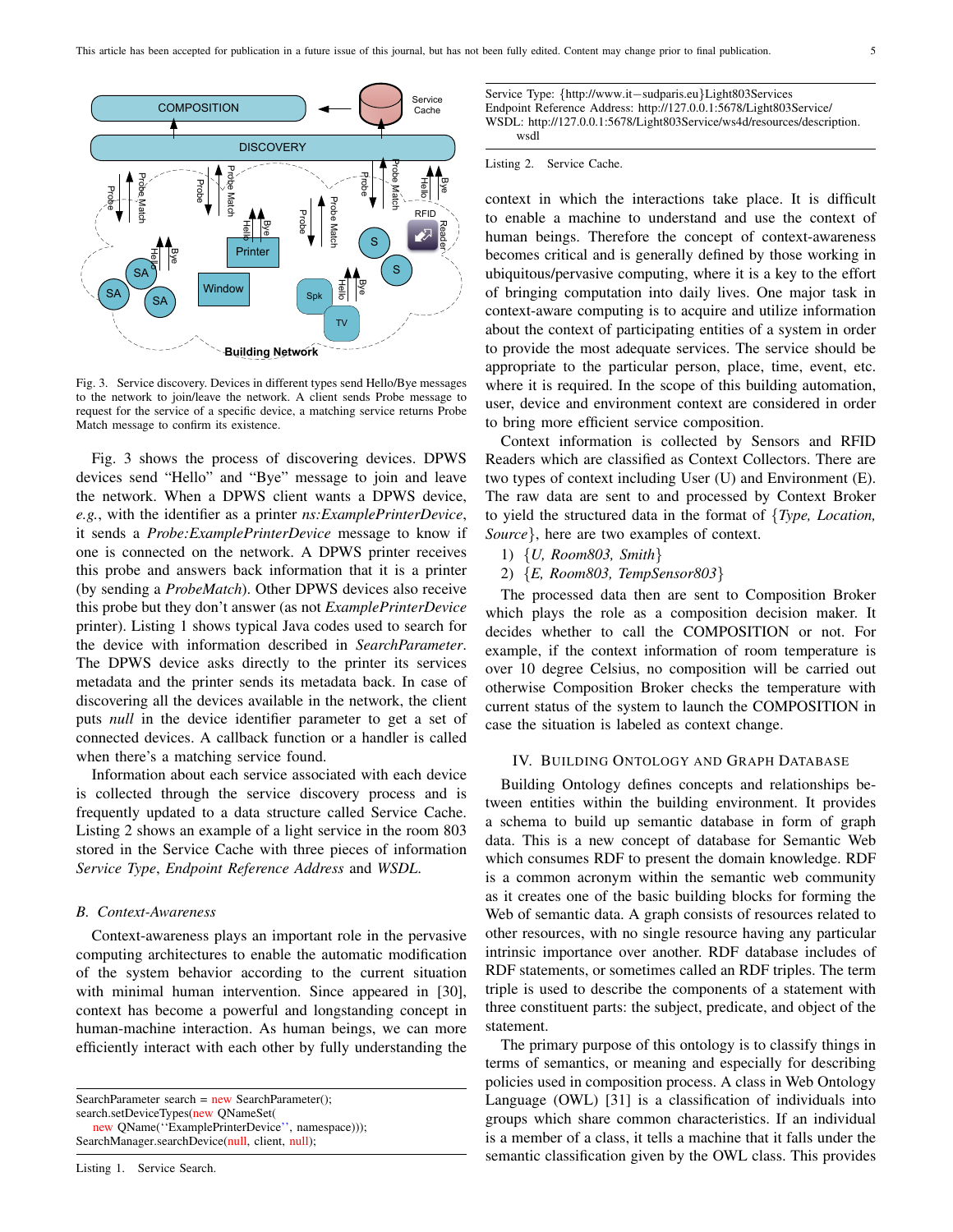

Fig. 4. Building Ontology graph. The highlighted blocks in the graph show the hierarchy among class *Service* and its subclasses. The dotted line with a label presents a property called *locatedIn* which takes class *Room* as object meaning a service is located in a room.

```
<rdf:RDF xmlns=''http://www.it−sudparis.eu/bas ont#''
    xml:base=''http://www.it−sudparis.eu/bas ont''
    xmlns:rdfs=''http://www.w3.org/2000/01/rdf−schema#''
     xmlns:owl=''http://www.w3.org/2002/07/owl#''
    xmlns:xsd=''http://www.w3.org/2001/XMLSchema#''
    xmlns:rdf=''http://www.w3.org/1999/02/22−rdf−syntax−ns#''
    xmlns:xml=''http://www.w3.org/XML/1998/namespace''>
    <owl:Ontology rdf:about=''http://www.it−sudparis.eu/bas''/>
<!−− http://www.it−sudparis.eu/bas ont#Policy −−>
<owl:Class rdf:about='' http://www.it−sudparis.eu/bas Policy''>
        <rdfs:subClassOf>
            <owl:Restriction>
                <owl:onProperty rdf:resource=''applyFor''/>
                <owl:someValuesFrom rdf:resource=''Building''/>
            </owl:Restriction>
        </rdfs:subClassOf>
        <rdfs:subClassOf>
            <owl:Restriction>
                <owl:onProperty rdf:resource=''applyFor''/>
                <owl:someValuesFrom rdf:resource=''User''/>
            </owl:Restriction>
        </rdfs:subClassOf>
        <rdfs:subClassOf>
            <owl:Restriction>
                <owl:onProperty rdf:resource=''hasCondition''/>
                <owl:someValuesFrom rdf:resource=''Condition''/>
            </owl:Restriction>
        </rdfs:subClassOf>
</owl:Class>
...
```
Listing 3. Building Ontology Document.

the meaning of the data that helps reasoning engine to draw inferred information from the database. Listing 3 shows a part of Building Ontology document in OWL by Protégé-OWL editor [32]. The listing consists of document header and the declaration of the class *Policy* with two properties of *applyFor* and *hasCondition*. These properties also reflex the relationship of class *Policy* with other classes including *Building*, *User* and *Condition*. Fig. 4 shows the classes of Building Ontology and their hierarchical relationship. An example of the hierarchy between classes of *User* and *Director* can be seen in the figure with the arrow starting from *User* pointing to *Director* which means *Director* is a subclass of *User* and inherits all the properties of *User*.

| @prefix: $\lt$ http://www.it-sudparis.eu/bas_data# $>$ .<br>@prefix bdg: <http: bas="" ont#="" www.it-sudparis.eu="">.</http:> |
|--------------------------------------------------------------------------------------------------------------------------------|
| UniversalHeatingPolicy                                                                                                         |
| a bdg:OperationPolicy:                                                                                                         |
| bdg:applyFor bdg:User;                                                                                                         |
| bdg:hasCondition: HeatingCondition.                                                                                            |
| :HeatingCondition                                                                                                              |
| a bdg:Condition:                                                                                                               |
| bdg:conditionType "Heating";                                                                                                   |
| bdg:conditionValue 10.                                                                                                         |
|                                                                                                                                |



The above Building Ontology acts as a schema to define the data among the domain of building automation semantically which is part of the inferring processes. The data are presented in N3 format, a non-XML serialization of RDF. A piece of data is shown in the Listing 4 containing a policy called *UniversalHeatingPolicy* which is an instance of *OperationPolicy* (Building Ontology class). It applies for all users, instances of *User* (Building Ontology class) and has condition *HeatingCondition* (data). *HeatingCondition* is later on described as an instance of *Condition* (Building Ontology class) with "Heating" type and taking the value 10. Previously, two name spaces were defined at the header, one for the data and the other for the ontology.

This kind of graph database built around the Building Ontology enables Semantic Reasoner to infer additional information from existed data and relationship. A simple example of the reasoning from the data shown in the Listing 4 is explained as follows. In this case, a fact is stated as *UniversalHeatingPolicy* rule applies for instances of *User* class. A reasoner with basic capacity can be used to demonstrate the use case, *e.g.*, Jena [33] natively-supported reasoner. An inference model is created which takes the reasoner, Building Ontology and the Graph Database as input parameters. Data in form of resources and properties are then created from database. A simple code line can be used to generate an entailed relationship. Specifically, user *Smith* who is an instance of *Director* (Building Ontology class, subclass of class *User*) would be applied by the *UniversalHeatingPolicy* rule as well. This reasoning model helps to reduce the database size and quickly collect all related data of an event or user which are all necessary for the service composition process.

#### V. SEMANTIC CONTEXT-AWARE SERVICE COMPOSITION

Residing at the heart of the proposed BAS, the COMPO-SITION subsystem is in charge of answering composition requests from Composition Broker with regard to collected context information. It then gets access to all related resources to coordinate appropriate devices/services to serve the request. Previously, Building Ontology and Graph Database have been discussed to provide the semantic database. Also, context information processed by the Context Processor is passed to the composition process as the input data. In addition to that, a description language is designed to describe the composition plans and a six-phased composition process is proposed to efficiently and accurately carry out service composition.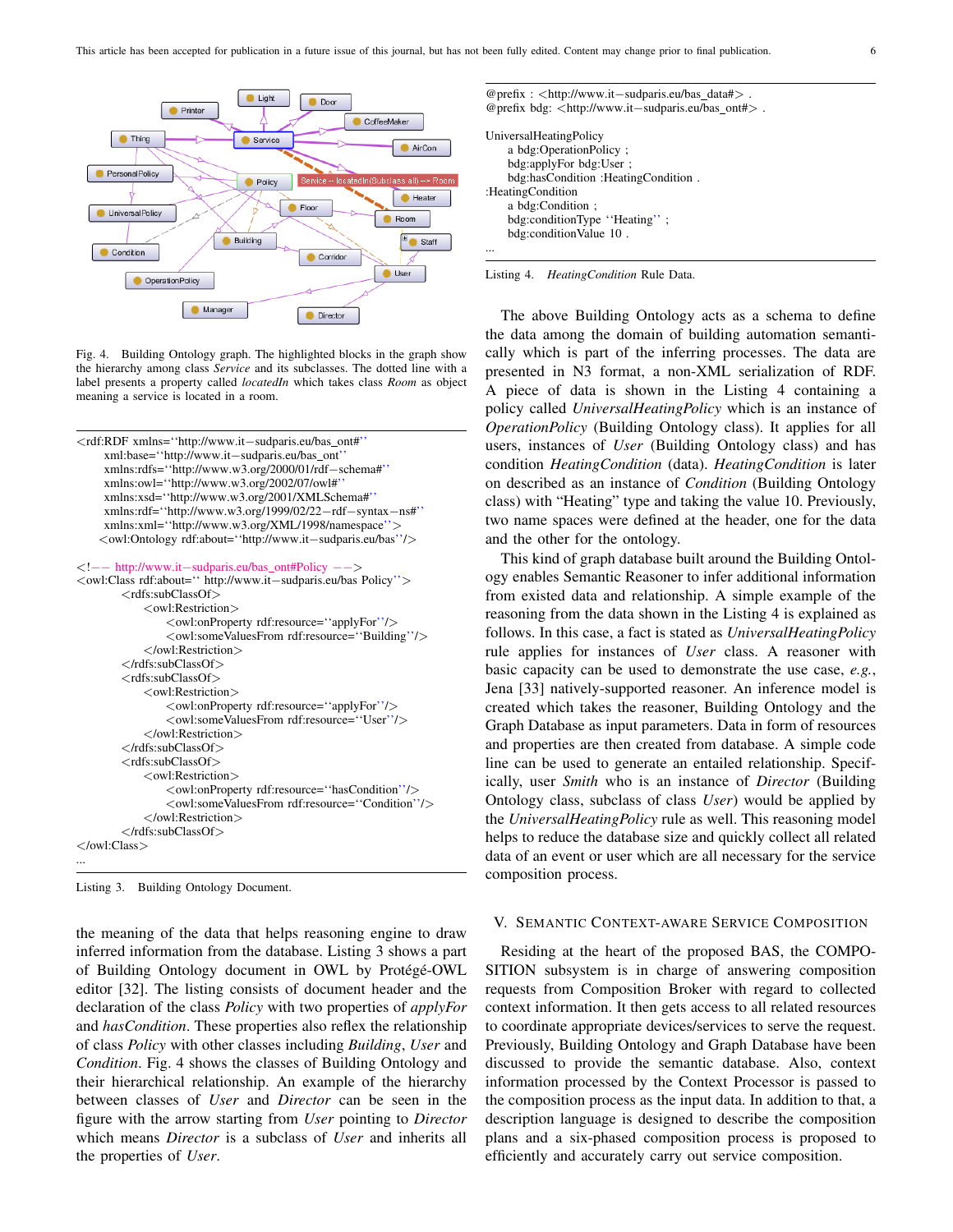| $\langle$ 2xml version="1.0" encoding="UTF-8" ?>                |
|-----------------------------------------------------------------|
| <csdl xmlns:xsi="http://it-sudparis.eu/bas"></csdl>             |
| <context location="Room803" source="Smith" type="U"></context>  |
| $\langle$ service $\rangle$ Window $\langle$ /service $\rangle$ |
| $\langle$ service $\rangle$ Light $\langle$ /service $\rangle$  |
| <service>CoffeMaker</service>                                   |
| $\langle$ /context $\rangle$                                    |
| $\langle$ /CSDL $\rangle$                                       |
| $\langle xml \rangle$                                           |
|                                                                 |

Listing 5. Composition Plan Description Language (CPDL).

## *A. Composition Plan Description Language (CPDL)*

A language called Composition Plan Description Language (CPDL) has been designed to describe composition plans associating with each context. An example of a CPDL document is shown in the Listing 5. This document describes a composition plan with the type of *U* or *User* and for user *Smith* with the context of his presence in the room 803. It also describes the composite service consisting of three component services *Window*, *Light* and *CoffeeMaker*.

#### *B. Service Composition*

Six-phased service composition process is shown in Fig. 5 which visually depicts six phases of the composition as follows:

- Phase 1: Collect and process context information
- Phase 2: Make decision to call COMPOSITION
- Phase 3: Query semantic data
- Phase 4: Select services
- Phase 5: Bind services to their operations
- Phase 6: Execute operations of services

The process starts with signals from Context Collectors when they detect changes in context and send context information in the building environment to Context Processor. Context Processor processes this information to meaningful and machine readable data. These processed and well-structured contextual data are sent to the Composition Broker to decide whether to move on by calling the COMPOSITION or not. In case no action needs to be carried out, the system switch to the sleep mode, otherwise the COMPOSITION is called. Then, resources are collected in the database to support the composition process. Service Selector uses provided context information, CPDL data of the user at that context and inferred



Fig. 5. Composition process. Six phases of the composition process are highlighted in the triangle signs.

| <b>Algorithm: Context Matching</b>      |
|-----------------------------------------|
| Input: Composition Plan, User           |
| <b>Output: Execution Plan</b>           |
| Algorithm:                              |
| Execution Plan $EP = \emptyset$         |
| For each service AS in Composition Plan |
| For each service S in Service Cache,    |
| If $(SLocation = ASLocation)$           |
| $EP = EP \cup S$                        |
| Return FP                               |

Fig. 6. Context matching algorithm. For each abstract service in the composition plan extracted from CPDL document associated with the User, if the service matches one of the services in Service Cache by location, it is added to the execution plan.

policies from the Semantic Reasoner to select appropriate services and create a concrete description of the required composite service. Service Binder follows up by binding with operations of selected services and Service Executor gets access to Service Cache to execute that operations. Fig. 6 explains one implemented algorithm for service matching based on the location context of the user.

## VI. COMPARISON ANALYSIS AND EXPERIMENTS

## *A. Comparison Analysis*

To put the proposed system under the limelight with other close approaches, say, in SOA-based building automation, it offers to some extent intelligence with the use of Semantic Web and context-aware dynamic service composition. The intelligence inspired by Web technologies and the adoption of such open standards in all aspects of the system are important factors to differentiate the work with others. Table II highlights seven features of six systems and products in building automation related to SOA and Web technologies including the proposed. These features cover from what type of devices each system supports, what type of communication protocols among devices, to whether they apply following technologies: service composition, context-awareness, dynamic composition, Semantic Web, and reasoning. Rule-based framework in [18] is stated to deal with heterogeneity of the devices but in fact provide no detail on how it deals with particular types of devices. The framework neither features composition nor reasoning. Kaldeli *et al.* [23] design and develop a prototype of SOA-based home automation system which uses Artificial Intelligence (AI) planning service orchestration to response to dynamic users' contexts. This work spends much of its space to deal with context-awareness by the presentation and analysis of a comprehensive use case. However, there is no consideration for intelligence or reasoning. Another work [26], from the point of view of software engineering, improves requirements engineering of BAS by means of knowledgebased system and Semantic Web technologies. The prototype based on LonWorks devices and protocols presents no trace of intelligence or automatically controlling the building. In order to improve existing domotic standards to achieve some intelligence for new building automation system, Ruta *et al.* in [34] introduced enhancements of KNX standard to support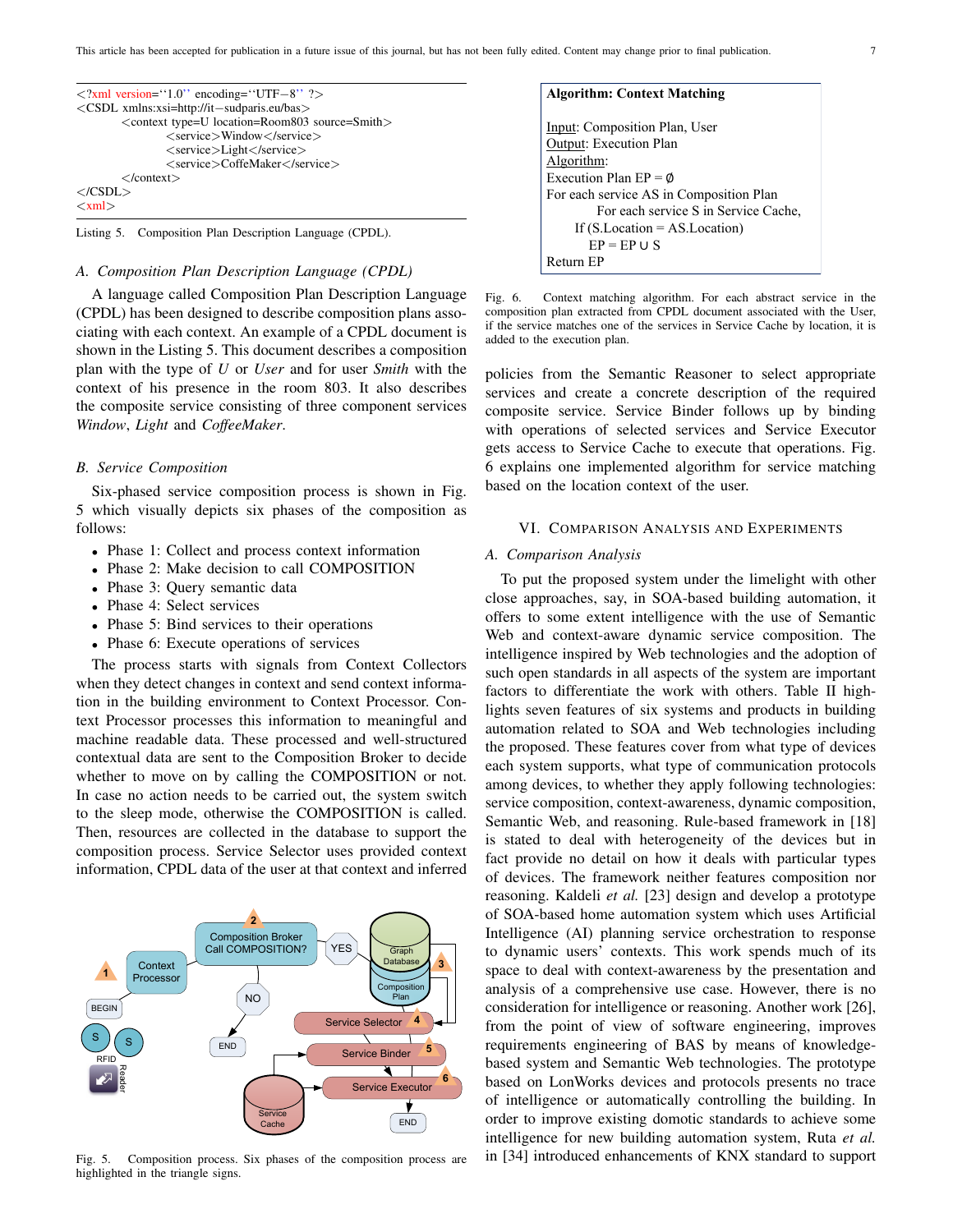TABLE II SOA-BASED BAS SOLUTIONS COMPARISON

| Solution                   | Device Type   | Communication | Service     | Context-  | Dynamic        | Semantic       | Intelligence   |
|----------------------------|---------------|---------------|-------------|-----------|----------------|----------------|----------------|
|                            |               | Protocol      | Composition | awareness | Composition    | Web            | Reasoning      |
| Leong <i>et al.</i> $[18]$ | Heterogeneous | <b>SOAP</b>   | No          | Nο        | No             | No             | No             |
| Kaldeli et al. [23]        | UPnP          | <b>SOAP</b>   | Yes         | Yes       | Yes            | N <sub>0</sub> | No             |
| Runde et al. [26]          | LonWorks      | proprietary   | No          | No        | No             | Yes            | Yes            |
| Ruta et al. [34]           | KNX           | proprietary   | Yes         | Yes       | Yes            | Yes            | N <sub>0</sub> |
| SEASAME-S [28]             | Smart meters  | proprietary   | No          | Yes       | N <sub>0</sub> | Yes            | Yes            |
| Proposed                   | <b>DPWS</b>   | SOAP          | Yes         | Yes       | Yes            | Yes            | Yes            |

knowledge-based and context-aware functionalities in home and building automation. The proposed framework though addresses and solves some problems of service composition and context-awareness but due to being based on proprietary protocol, only limited achievements has been reached. SESAME-S project [28] focuses only on smart metering to assist consumers in making decisions and controlling of energy consumption. The communication protocol of smart meters is a proprietary European standard. The work features Semantic Web by using linked data and reasoning models.

To summarize, the proposed system in this paper not only covers all the missing points of other works, but also uses open Web standards in all the aspects of the system to offer some intelligence to deal with the dynamic environment. Besides, perspective of third-party companies to manufacture compatible devices and the establishment of new service providers are among important achievements of the proposed approach.

## *B. Prototype and Experiments*

A system prototype was developed to illustrate the operation of the proposed system and to test the feasibility and scalability of the system. The prototype consists of two separate parts: DPWSim and SamBAS. DPWSim is a simulator of various DPWS devices with graphical animation to illustrate their operations. Since all the DPWS devices share the same mechanism of exposing and discovering over the network, without loss of generality, WS4D JMEDS stack version 5 (*ws4d-java-se-full-beta5.jar*) is chosen for installing functionalities of the simulated devices. A class named *BuildingDevice* extending JMEDS *DefaultDevice* class (*org.ws4d.java.service.DefaultDevice*) represents building devices. Services and operations of each device are implemented by inheriting *DefaultService* and *Operation* classes respectively. *DeviceAnimation* class wraps up visuals and animations of simulated devices. A Graphical User Interface on top of the devices representing an office plan along with its actors: office appliances in their places and a user who can move around the office space to change his context as shown in Fig.  $7(a)$ .

The SamBAS consists all the system components discussed previously. Building Ontology is developed using Protégé-OWL editor, Graph Database is represented in N3 format, and the COMPOSITION modules are developed in Java programming language on an application server with Intel processor 2.6 GHz, 6 GB RAM. It uses Jena library for semantic data manipulation and Jena integrated reasoner for inference functionalities.

Fig. 7(b) illustrates a simple use case when a user Smith enters his office located in the room 803. When he arrives in the office in the morning, he uses his RFID name tag as a security badge to check on the RFID reader located on his office door. This RFID reader, functioning as a Context Collector, sends a context-change notification to the Composition Broker to check with associated policies whether to call up the COMPOSITION or not. In this scenario, it is YES. The system uses the reasoner to collect all the policies constrained to the user to create a concrete appropriate composite service based on the user's CPDL which in this case consists of *CoffeeMaker* and *Light*. Then the two concrete context-based services *CoffeeMaker803* and *Light803* are selected and bound to their operations and finally executed by Service Executor to serve the user.

In order to evaluate the feasibility and scalability of the proposed system, two sets of experiments were carried out to verify the service selection and service execution processes. All experiments were run on the the SamBAS running on the server with Intel processor 2.6 GHz, 6 GB RAM. The first set of experiments aims to measure the time in milisecond needed for selecting services as the number of devices increaes from 500 to 5000. 10 sets of experiments consisting of 10 runs by each were performed with results of consuming time recorded accordingly and put on a graph shown in Fig. 8.



Fig. 7. DPWSim. DPWSim demonstrates the service of user by the context. The composite service consists of two component services *Light* and *CoffeeMaker* is activated when the user is present in his office.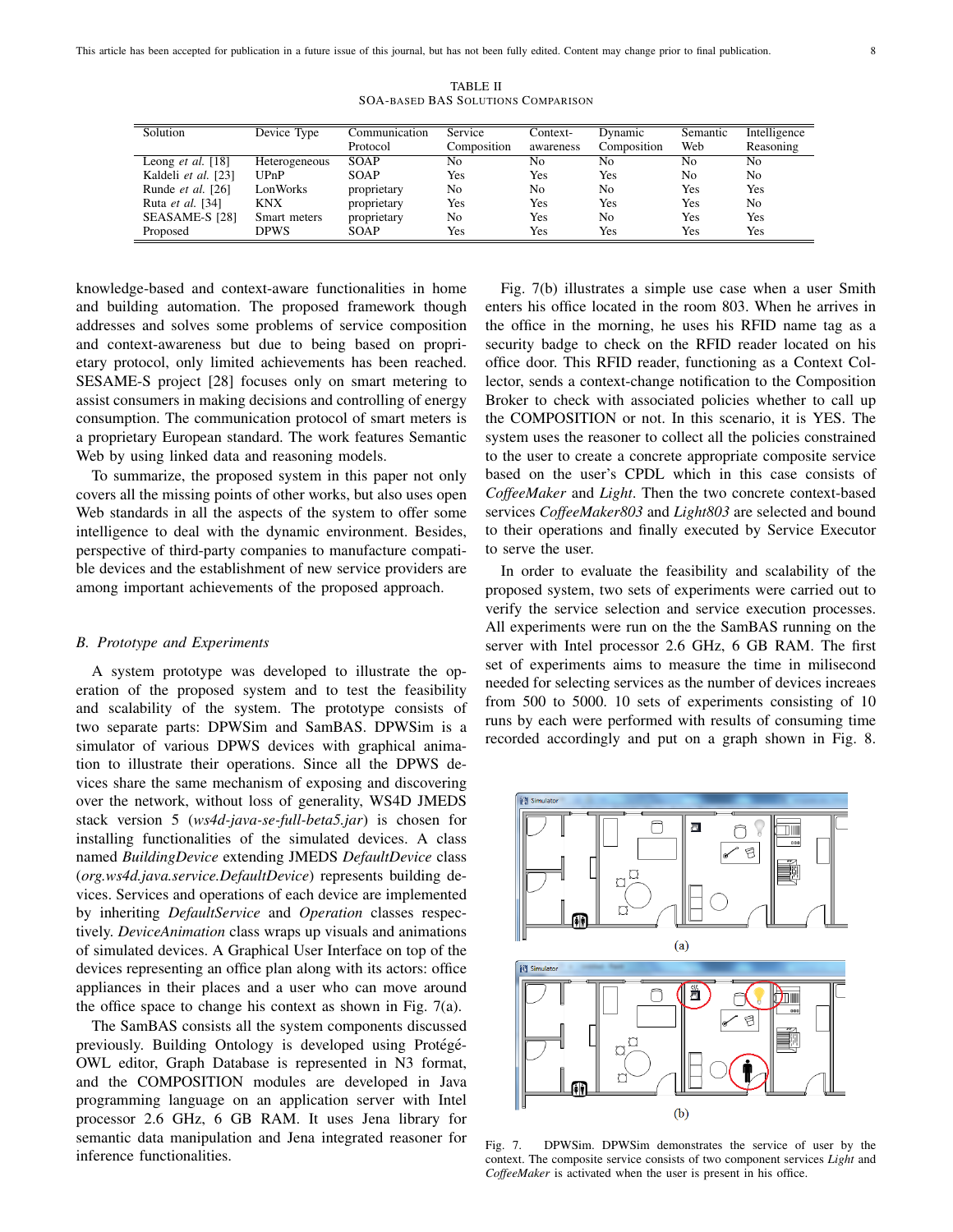

Fig. 8. Service selection. Composition time of service selection process as the number of devices increases from 500 to 5000.



Fig. 9. Service execution. Service execution time in millisecond recorded in two situations, one with and one without Service Cache as the size of Composition Plan increases from 1 to 10.

The figure shows the stability of the system with composition time kept under 2.5 second even in a critical situation with the participation of 5000 devices.

The second set of experiments aims to compare the execution time of the Service Executor in two conditions, by using Service Cache and not using Service Cache. There is always a bit of mismatch between real services and services available in Service Cache due to the delay of the updating process. However, with appropriate mechanism and the continuity of service discovery, the reliability of Service Cache is much improved to reach the state of real-time services. Fig. 9 shows the execution time in two situations as number of services in the Composition Plan increases from 1 to 10. Service Cache helps the system to improve the service execution process many times more than the system without it.

## VII. CONCLUSION AND FUTURE WORK

The design of the SOA-based BAS has been presented as a novel approach to bring Web technologies into building automation. Specifically Web service, SOA and Semantic Web have been integrated into BAS with Web service composition in the background to dynamically coordinate devices/services in accordance with the context. The results from experiments show that it is feasible to deploy the system even in a large scale.

There are still a lot of issues left to the system which is needed attention in order to deal with further extension of the system such as concurrent multiple requests to devices. This happens when system grows bigger with complex use cases whereas resource-constrained devices cannot by themselves deal with such simultaneous multiple requests. In the system, there exists a great deal of resource-constrained devices such as sensors or actuators which are only equipped with limited resources, *e.g.*, about 15 kB ROM. This leads to the fact that one device at one time cannot process several requests from multiple users. It cannot be a problem in small systems with less complex scenarios. However, when system expands, the number of concurrent requests to devices also increases accordingly. Resource-constrained devices without enough capacity of handling concurrent requests could end up locked or dead, which subsequently results in the congestion of the system. The technique of multithreading such as dispatcher or scheduling algorithms can be adopted to develop a new module in the system to receive, process, and relay requests to appropriate devices at appropriate time.

Future work will be focused on the real deployment of the system in a physical environment with improvement in three issues. The first one is to reevaluate the system in the real scenario and improve its drawbacks. The second one is for system intelligence. Users' behaviors will be recorded and modeled to understand user's habit which can help to make the composition process smarter. The last issue is to integrate energy saving services into the current BAS to take advantage of the intelligence to even further improve the critical issue of saving energy.

#### **REFERENCES**

- [1] D. Dietrich, D. Bruckner, G. Zucker, and P. Palensky, "Communication and computation in buildings: A short introduction and overview," *IEEE Trans. Ind. Electron.*, vol. 57, no. 11, pp. 3577–3584, Nov. 2010.
- [2] EN 14908-x (1-6), *Open Data Communication in Building Automation, Controls and Building Management - Control Network Protocol*. European Committee for Standardization, Brussels, Belgium, 2005-2010.
- [3] ISO 16484-5, *Building automation and control systems Part 5: Data communication protocol*. International Organization for Standardization, Geneva, Switzerland, Jul. 2012.
- [4] ISO/IEC 14543-4-1, *Information technology Home electronic system (HES) architecture – Part 4-1: Communication layers – Application layer for network enhanced control devices of HES Class 1*. International Organization for Standardization, Geneva, Switzerland, Jun. 2008.
- [5] "Web services architecture," W3C, W3C Working Group Note, Feb. 2004. [Online]. Available: http://www.w3.org/TR/ws-arch/
- [6] D. Box, D. Ehnebuske, G. Kakivaya, A. Layman, N. Mendelsohn, H. F. Nielsen, S. Thatte, and D. Winer, "Simple object access protocol (SOAP) 1.1," W3C, W3C Note, May 2000. [Online]. Available: http://www.w3.org/TR/2000/NOTE-SOAP-20000508/
- [7] "Web services description language (WSDL) version 2.0 part 1: Core language," W3C, W3C Recommendation, Jun. 2007. [Online]. Available: http://www.w3.org/TR/wsdl20/
- [8] "Devices profile for web services version 1.1," OASIS, OASIS Standard, Jul. 2009. [Online]. Available: http://docs.oasis-open.org/wsdd/ns/dpws/2009/01/
- [9] "RDF primer," W3C, W3C Recommendation, Feb. 2004. [Online]. Available: http://www.w3.org/TR/2004/REC-rdf-primer-20040210/
- [10] T. Berners-Lee and D. Connolly, "Notation3 (N3): A readable rdf syntax," W3C, W3C Team Submission, Mar. 2011. [Online]. Available: http://www.w3.org/TeamSubmission/n3/
- [11] J. Teirikangas, "HAVi: Home audio video interoperability," Helsinki University of Technology, Technical Report, 2001.
- [12] "Jini architecture specification version 1.2," Sun Microsystems, Tech. Rep., Dec. 2001.
- [13] "OSGi core release 5 specification," OSGi Alliance, Tech. Rep., 2012.
- [14] ISO/IEC 29341-1-1, *Information technology UPnP Device Architecture Version 1.1*. International Organization for Standardization, Geneva, Switzerland, 2011.
- [15] ITEA SIRENA Project. [Online]. Available: http://www.sirena-itea.org/
- [16] Web Service for Devices Initiative. [Online]. Available: http://www.ws4d.org/